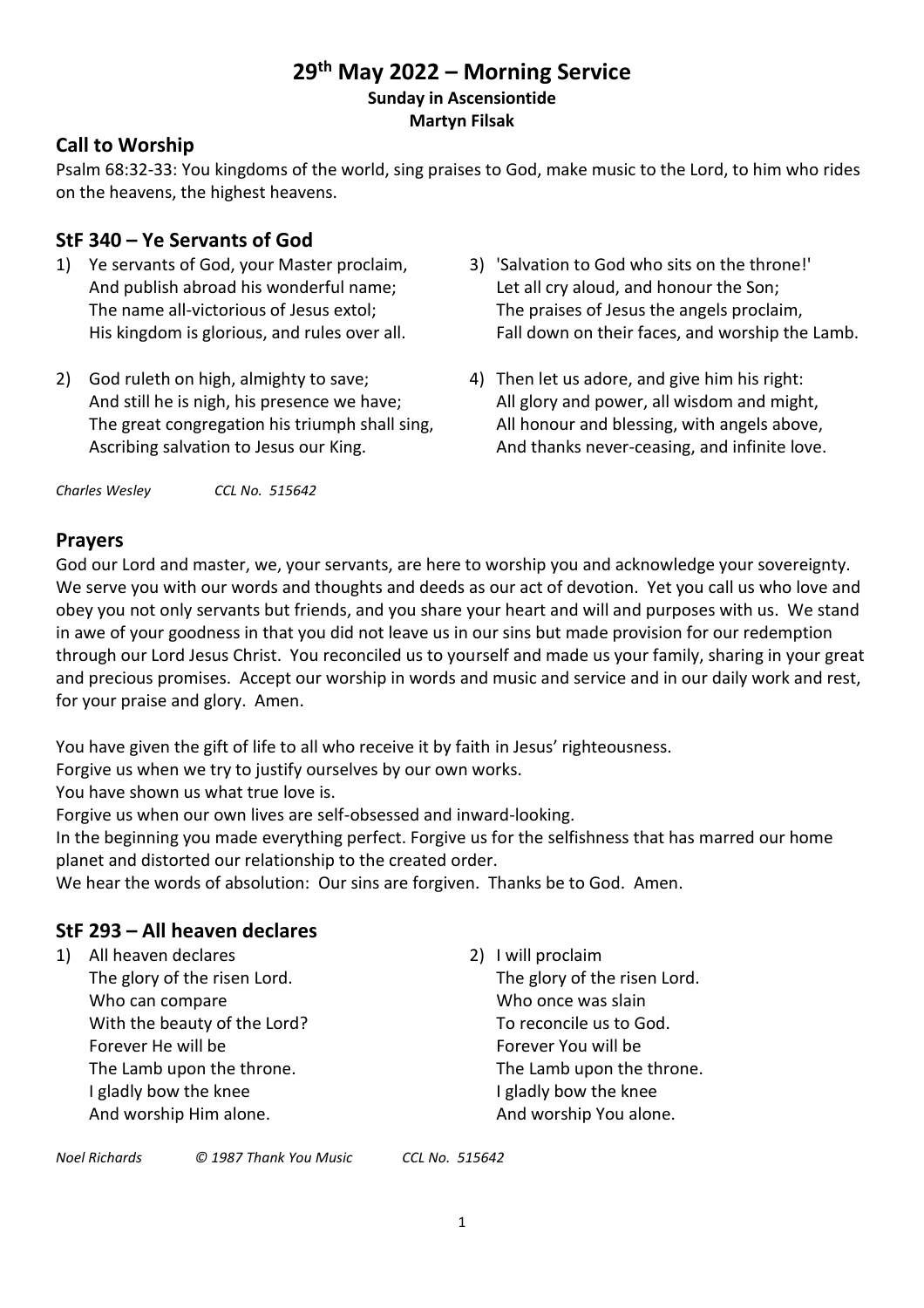## **Reading: Isaiah 44: 1 - 8**

"But now listen, Jacob, my servant, Israel, whom I have chosen. This is what the LORD says he who made you, who formed you in the womb, and who will help you: Do not be afraid, Jacob, my servant,Jeshurun, whom I have chosen. For I will pour water on the thirsty land, and streams on the dry ground; I will pour out my Spirit on your offspringand my blessing on your descendants. They will spring up like grass in a meadow, like poplar trees by flowing streams. Some will say, 'I belong to the LORD'; others will call themselves by the name of Jacob; still others will write on their hand, 'The LORD's,' and will take the name Israel. "This is what the LORD says — Israel's King and Redeemer, the LORD Almighty: I am the first and I am the last; apart from me there is no God. Who then is like me? Let him proclaim it. Let him declare and lay out before me what has happened since I established my ancient people, and what is yet to come  $-$  yes, let them foretell what will come. Do not tremble, do not be afraid. Did I not proclaim this and foretell it long ago? You are my witnesses. Is there any God besides me? No, there is no other Rock; I know not one."

Our next hymn reminds us that Jesus has been resurrected and that he has ascended into heaven and is glorified.

## **StF 312 – The head that once was crowned with thorns**

- 1) The head that once was crowned with thorns Is crowned with glory now; A royal diadem adorns The mighty Victor's brow.
- 2) The highest place that heaven affords Is his, is his by right The King of kings and Lord of lords, And heaven's eternal light.
- 3) The joy of all who dwell above, The joy of all below To whom he manifests his love And grants his name to know.
- 4) To them the cross, with all its shame, With all its grace, is given, Their name an everlasting name, Their joy the joy of heaven.
- 5) They suffer with their Lord below, They reign with him above, Their profit and their joy to know The mystery of his love.
- 6) The cross he bore is life and health, Though shame and death to him; His people's hope, his people's wealth, Their everlasting theme.

*Thomas Kelly CCL No. 515642*

We hear our Gospel passage now from Luke 24. It needs a little introduction to set it in context. The story takes place at one of Jesus' post-resurrection appearances to his disciples. Earlier in the chapter, Jesus has accompanied two people on their journey from Jerusalem to Emmaus. Without these two knowing who he is, he shows them how Scripture speaks of all that will happen to the Messiah, and eventually reveals his identity at the breaking of bread. These two then return quickly to Jerusalem to join the eleven and other disciples and to tell them what has happened, and Jesus appears to this larger group too and shows that he is alive and fully human.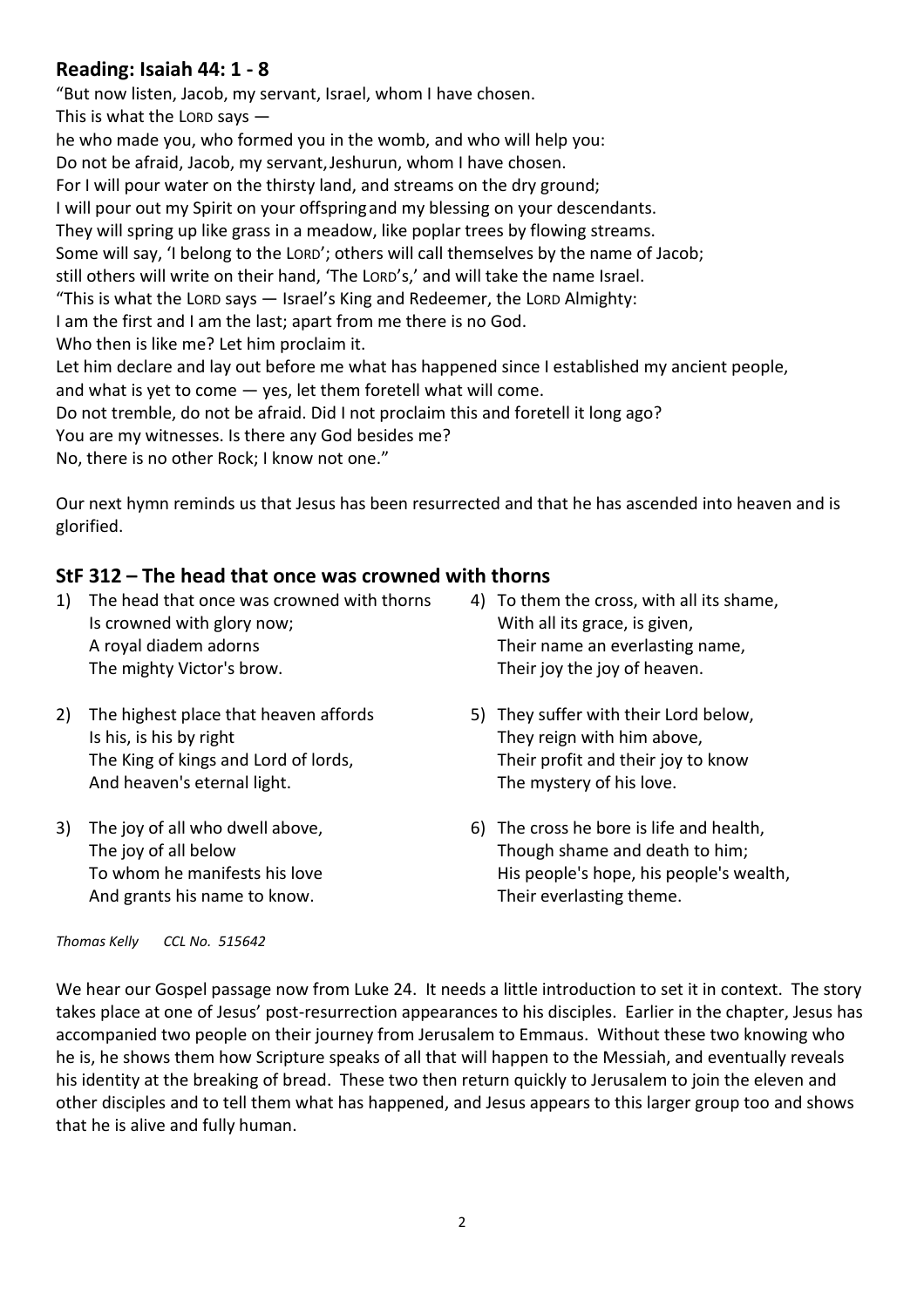## **Reading: Luke 24: 44 - 53**

He said to them, "This is what I told you while I was still with you: Everything must be fulfilled that is written about me in the Law of Moses, the Prophets and the Psalms."

Then he opened their minds so they could understand the Scriptures. He told them, "This is what is written: The Messiah will suffer and rise from the dead on the third day, and repentance for the forgiveness of sins will be preached in his name to all nations, beginning at Jerusalem. You are witnesses of these things. I am going to send you what my Father has promised; but stay in the city until you have been clothed with power from on high."

#### **The Ascension of Jesus**

When he had led them out to the vicinity of Bethany, he lifted up his hands and blessed them. While he was blessing them, he left them and was taken up into heaven. Then they worshipped him and returned to Jerusalem with great joy. And they stayed continually at the temple, praising God.

## **Sermon**

Last Thursday was Ascension Day, when the Church marks the going up of Jesus into heaven to be seated at the right hand of God the Father. Jesus' work is complete now that he has died and been resurrected. It seems to me that Ascensiontide marks a pivot point around which the emphasis of the biblical story changes. The earthly ministry of Jesus and his disciples has up until this point been largely based around Israel and the Jewish people. This should not be surprising as Jesus is Jewish and was called primarily to the people of Israel in his earthly ministry, but now Jesus talks about the gospel going forth to all the nations. In our passage from Luke's gospel, Jesus points to the gift promised by the Father, which is power from above. In doing so he references the Holy Spirit. John's gospel (in chapter 16) underlines this by recording a conversation between Jesus and his disciples about his ascension in which he says that his going away is actually to their benefit, because it will result in the Helper coming. This coming of the Spirit is what the Church will celebrate next week at Pentecost.

Ascension and Pentecost are therefore linked. You can't have the latter without the former, as Jesus explains that the Spirit will not be sent upon the disciples until he has ascended into heaven. The Spirit's coming is linked with the spread of the gospel into all the world. In our gospel reading, Jesus has explained to the gathered disciples that the Hebrew Scriptures foretell the sufferings of Messiah and his rising on the third day, and that in his name repentance bringing the forgiveness of sins is to be proclaimed to all nations beginning from Jerusalem.

The gospel is therefore not confined to the Jewish people, but is for everyone, all who will respond to it. The story of the book of Acts is all about the gospel propagating throughout the Jewish lands and beyond, to Gentiles too. It's for us as well! We are now given the chance to be God's people and to inherit the promise given to Abraham that his descendants would bless all people on earth. The point that Jesus makes to his disciples, using the Hebrew Scriptures, is that this was God's plan from the beginning.

In Isaiah 44, written hundreds of years before Jesus came, God promises blessing to his people Israel through the pouring out of his Spirit. This reminds us of the promise in the prophet Joel (quoted by Peter in Acts chapter 2, which records the events of the day of Pentecost) that he would pour out his Spirit on all humanity.

In Isaiah 44:8 God states that his purposes were foretold long ago, and that there is no one like God. That's an important point. God speaks through his prophets. No one else but God himself can understand the full sweep of history and the future, and he uses his prophets to give direction to his people, and, where necessary, to declare in advance things that will happen later. Any other guidance that does not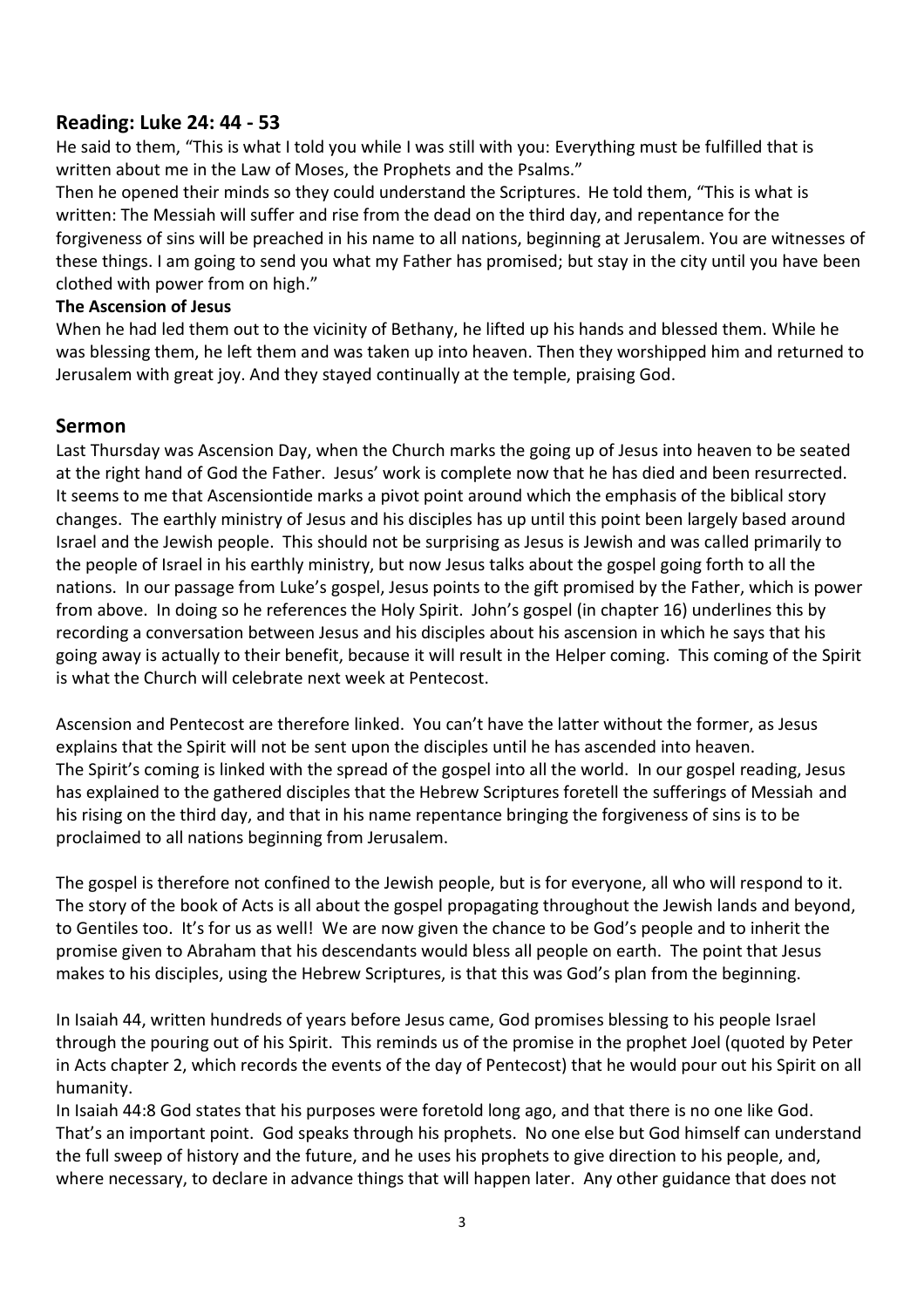come from God is therefore fake. We can certainly be aware of dangerous counterfeits in the world: astrological predictions, divination, spiritism, occult and new age practices and the like, which Christians should have nothing to do with! Only God can know the future thoroughly, and he gives his word to his prophets. Anything else is warned against by the Bible.

Jesus shows that the Scriptures from long ago pointed to him. It was important to Jesus that the disciples understood this. The life of Jesus was not simply some kind of random occurrence in history that started a new chapter and set aside the old. It was part of God's plan from the beginning, and God had told his prophets about it long ago so that we could see that there is a plan and purpose and continuity. This has two implications for us.

1. We are part of the fulfilment of prophecy, as we have believed in Jesus. Just as the prophets foretold, we are part of the "all nations" to which the gospel was to go.

2. We also have a task as witnesses, in the power of the Holy Spirit, to what God has done. This does not mean that every Christian is called to be a Billy Graham-style evangelist, nor that we should all do a theological degree so that we can communicate well with others. It does mean that each person who has come to know Christ is called to testify to what he has done in our lives. It means that people who know the Lord Jesus and love him are to be ready to share that good news with others around us. This, Jesus tells us, we can do effectively only in the power of the Holy Spirit.

It was important to Jesus that his disciples know and apply the Scriptures so that they could understand God's plans for the salvation of the world and their part in it. It is my belief that this is important for us too as Jesus' modern day disciples. It was also important to Jesus that his followers were endowed with power from above to enable them to do so. No doubt much more will be said about that from pulpits all over the nation on Pentecost Sunday next week!

Our next hymn is a prayer for the Holy Spirit to energise, revive and transform us as individuals and Church.

# **StF 391 – O breath of life**

- 1) O breath of life, come sweeping through us, Revive your church with life and power; O Breath of life, come, cleanse, renew us, And fit your church to meet this hour.
- 2) O Wind of God, come, bend us, break us, Till humbly we confess our need; Then in your tenderness remake us, Revive, restore; for this we plead.

*Elizabeth Ann Head CCL No. 515642*

3) O Breath of love, come, breathe within us, Renewing thought and will and heart; Come, love of Christ, afresh to win us, Revive your church in every part.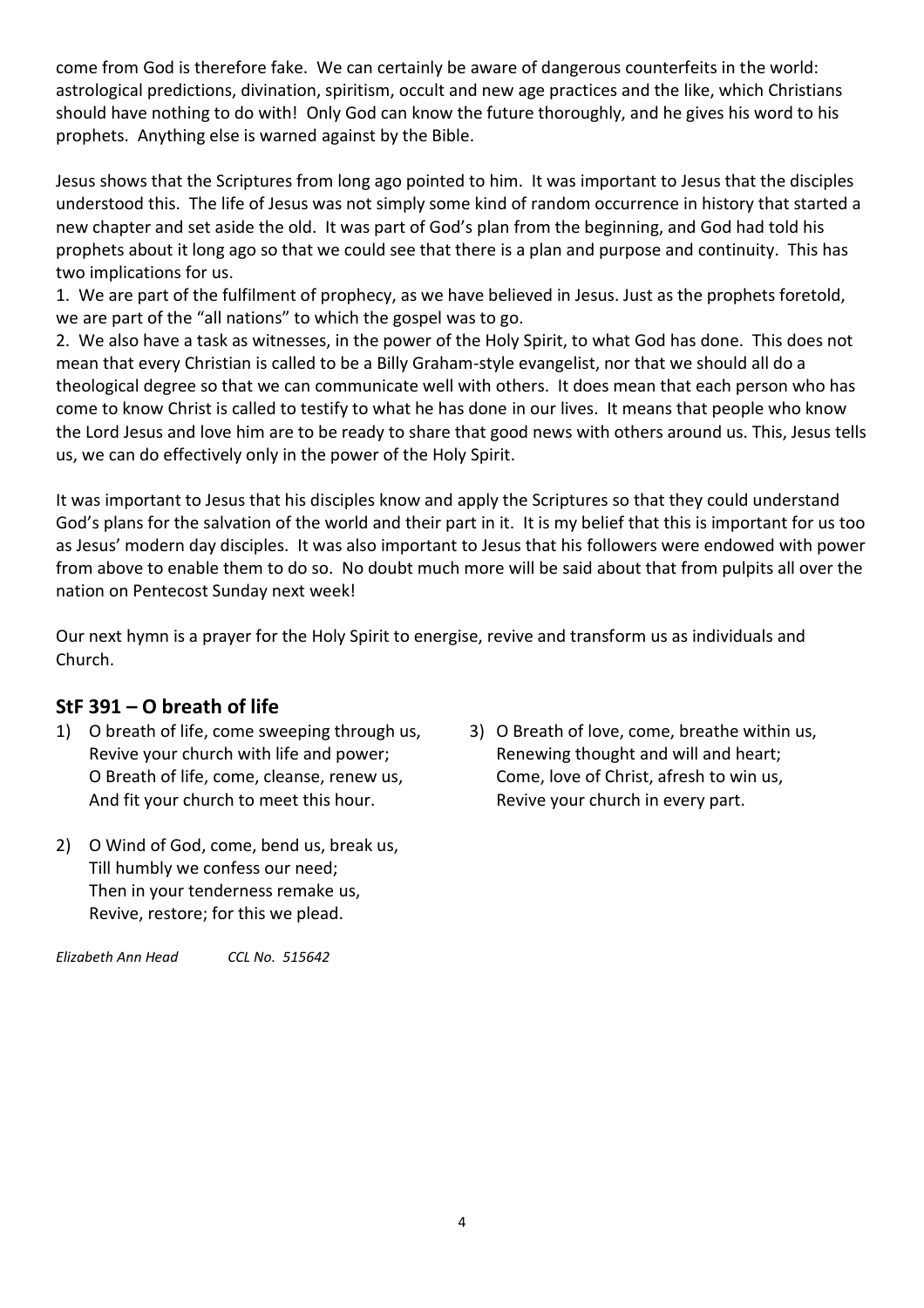## **Prayers of thanksgiving and Intercession**

*Bidding: Your kingdom come. Response: Your will be done.*

Father of all life, we thank you that you have exalted your Son Jesus Christ to your right hand in heaven and seated us with him in heavenly places. In your grace you give us eternal life. May our lives reflect Christ's glory and holiness now and always. **Amen**

Lord, you exist outside of space and time and yet you act within them. You see all the nations and peoples of earth and understand the rise and fall of kingdoms. We pray that you bring justice to this world, especially where aggressive regimes throw their weight around. We pray for the poor and weak, that they will know the strength that you give. We pray for all who are working to relieve suffering and bring justice, and those working to preserve our natural world. Your kingdom come. **Your will be done.**

We pray for our own nation and government, especially for wise counsel in dealing with international relations and internal affairs. We pray that there will be compassion in government for those facing the high cost of living, with accompanying action to support them.Your kingdom come. **Your will be done.**

We pray for our own church and Circuit. Let your Holy Spirit fill every worshipper and guide our ministers and stewards. We pray for our Superintendent Alan on Sabbatical and our Acting Superintendent Helen. Guide us all together in the way forward, that we may be drawn closer to you and be better able to share the Gospel with a needy world and society. Your kingdom come. **Your will be done.**

We ask for your touch upon the lives of anyone in need, both within our congregations and outside of them, especially people who are unwell in mind or body, the bereaved, people facing difficult decisions or circumstances and those feeling anxious about the future. You are the God whose wisdom and generosity are all that we need, and we trust you to meet all needs according to your riches in glory. Your kingdom come. **Your will be done.**

Merciful Father, accept these prayers for the sake of your Son, our Saviour Jesus Christ. **Amen.**

## **The Lord's Prayer**

Our Father,who art in heaven, hallowed be thy name; thy kingdom come; thy will be done; on earth as it is in heaven. Give us this day our daily bread. And forgive us our trespasses, as we forgive those who trespass against us. And lead us not into temptation; but deliver us from evil. For thine is the kingdom, the power, and the glory for ever and ever. **Amen.**

Our Father in heaven, hallowed be your name, your kingdom come, your will be done, on earth as in heaven. Give us today our daily bread. Forgive us our sins as we forgive those who sin against us. Save us from the time of trial and deliver us from evil. For the kingdom, the power, and the glory are yours now and for ever. **Amen.**

We sing now a great hymn of praise linking the themes of ascension and the work of the Holy Spirit. In "Singing the Faith" it is set to the tune "Morning Light", known to many of us as the tune to "Stand up, stand up for Jesus, ye soldiers of the cross".